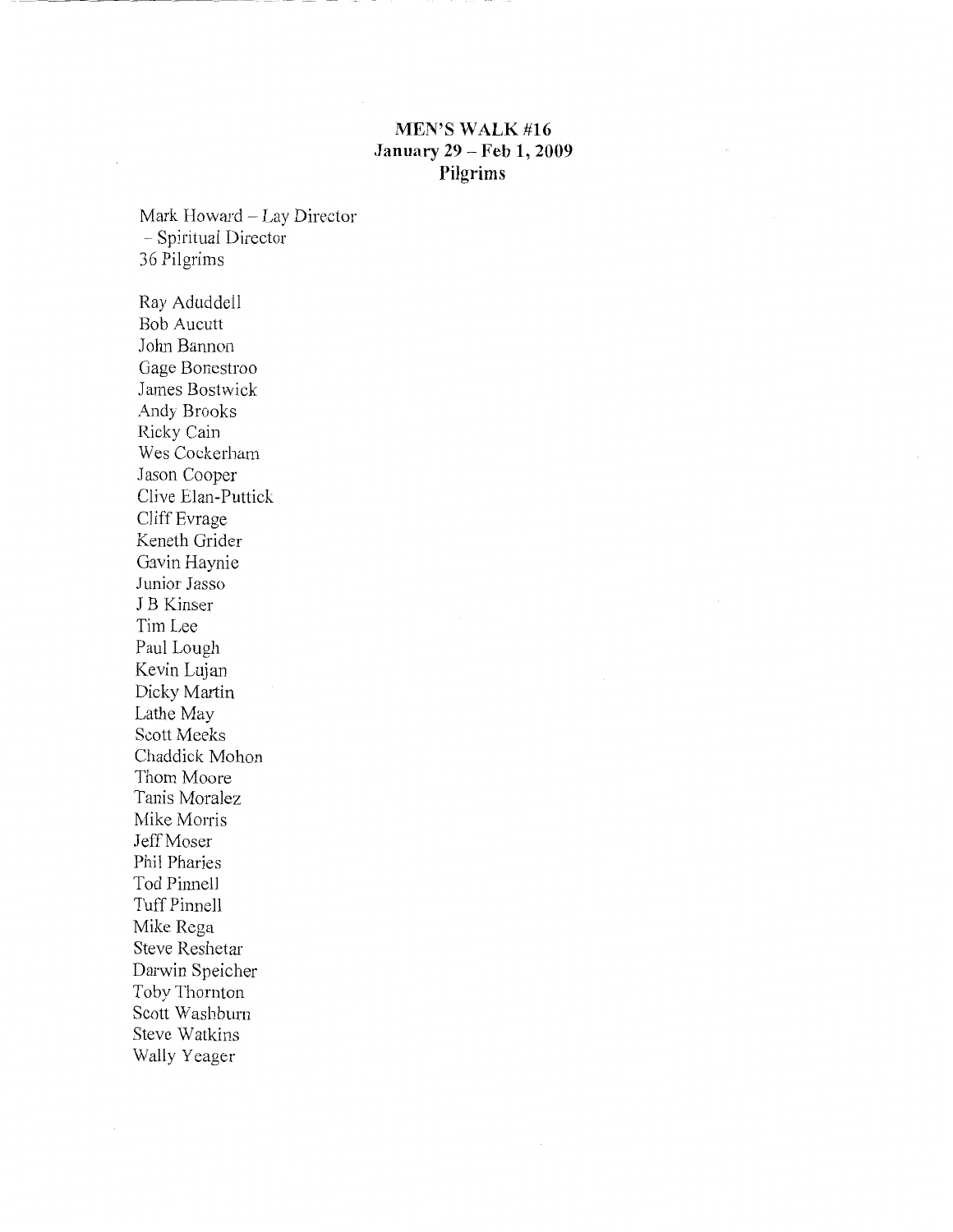## **MEN'S WALK #16 January 29- February 1, 2009 Team**

Mark Howard - Lay Director Jim Kelly- Spiritual Director

Mark Howard, LD- Perseverance Jim Kelly, SD- Means of Grace Jim Hunsucker- Board Rep Todd Northcutt- Past Lay Director Skip Clark, ASD - Sanctifying Grace Randall Partin, ASD- Obstacles to Grace Danny Sanders, ASD - Prevenient Grace Durward Wofford, ASD- Justifying Grace Charles Christian, ALD Mark Logan, ALD- Priorities Billy Rucker, ALD- Fourth Day Craig Albin, TL- Body of Christ Wendell Belcher, TL - Growth Through Study Blake Curtis, TL - Discipleship Robert Klump, TL- Priesthood of All Believers Brent Strebeck, TL Rodney Wren, TL Billy Borden, ATL- Changing Our World Ron Hieronymus, A TL Jack Kirkland, ATL Scott Terry, ATL Tom Weingates, AIL- Christian Action Coleman Young, ATL- Life in Piety Mitch Gray, Music Lonnie Mitchell, Music Lynn Trimble, Music Jeff Aikman, Angel Kyle Cain, Angel Barry Green, Angel Larry Roberts, Angel Jerry Swenson, Angel Louis Brown, Prayer David Bryant, Prayer Vick Christian, Prayer Vane Dosher, Prayer Greg Howard, Prayer Donny Massey, Prayer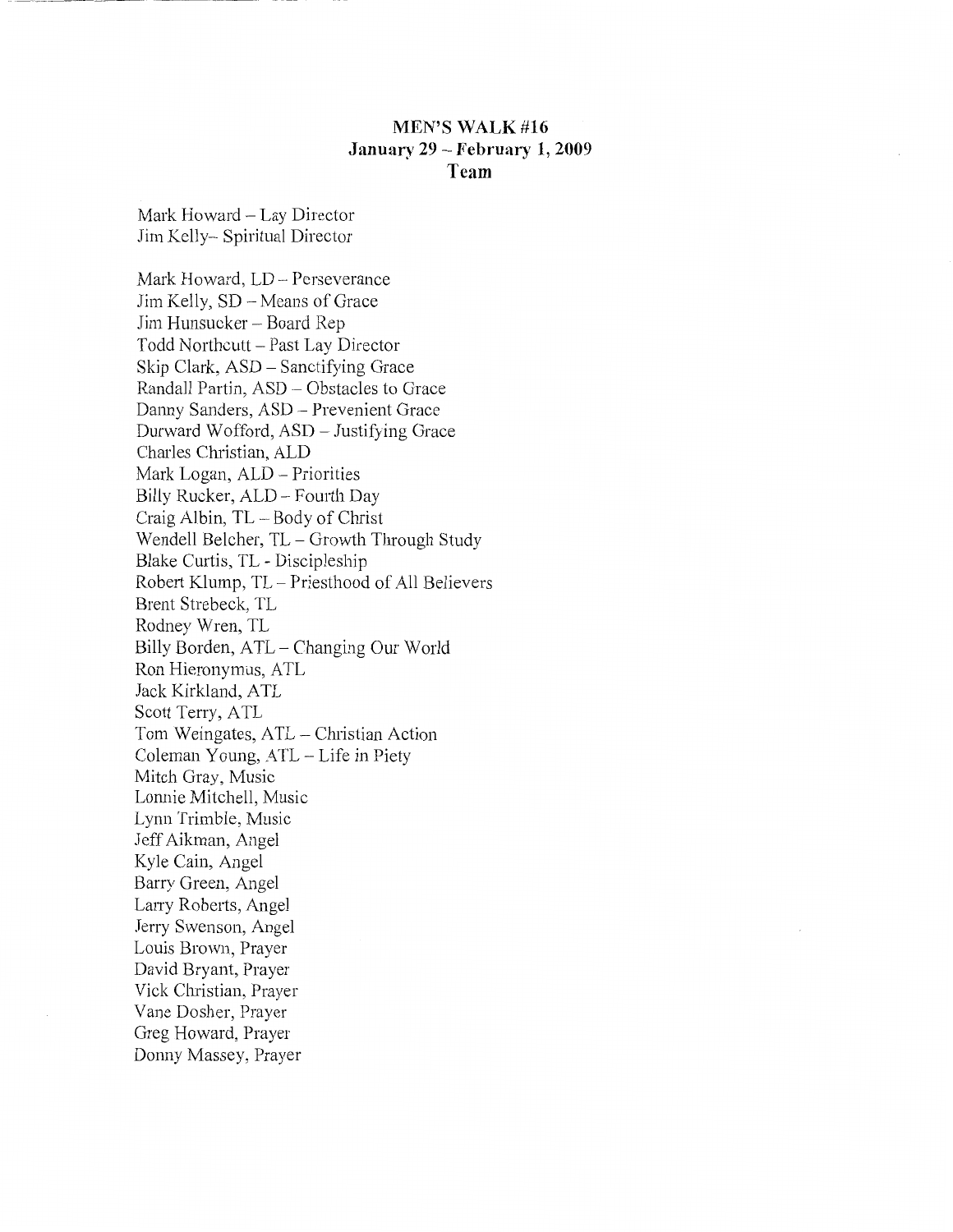## **MEN'S WALK#17 July 29 -August 1, 2009 Pilgrims**

Travis Denton- Lay Director Robert Kerby - Spiritual Director

36 Pilgrims Jeremy Berry Matt Bratcher Mark Bryant Jeff Burnett Rick Byrd Jesse Chilton Sean Constable Mike De Groot Thurman Elder Ken Foster Dave Frost Ivan Godwin Ellison Green Kevin Hertel Darren Hooker Andy Jasso Isidro Jimenez Quinton Jones T J Jones Dave Kern Mike King Bobby Littlejohn JJ Lozoya Warren McCraw David Newhouse Billy Joe Pena Cody Richardson Chek Rippie Mario Rubio Bill Toler Dan Visser Jason Visser Kenny Wilhite Quentin Wood Alex Wynn Matt Zachary